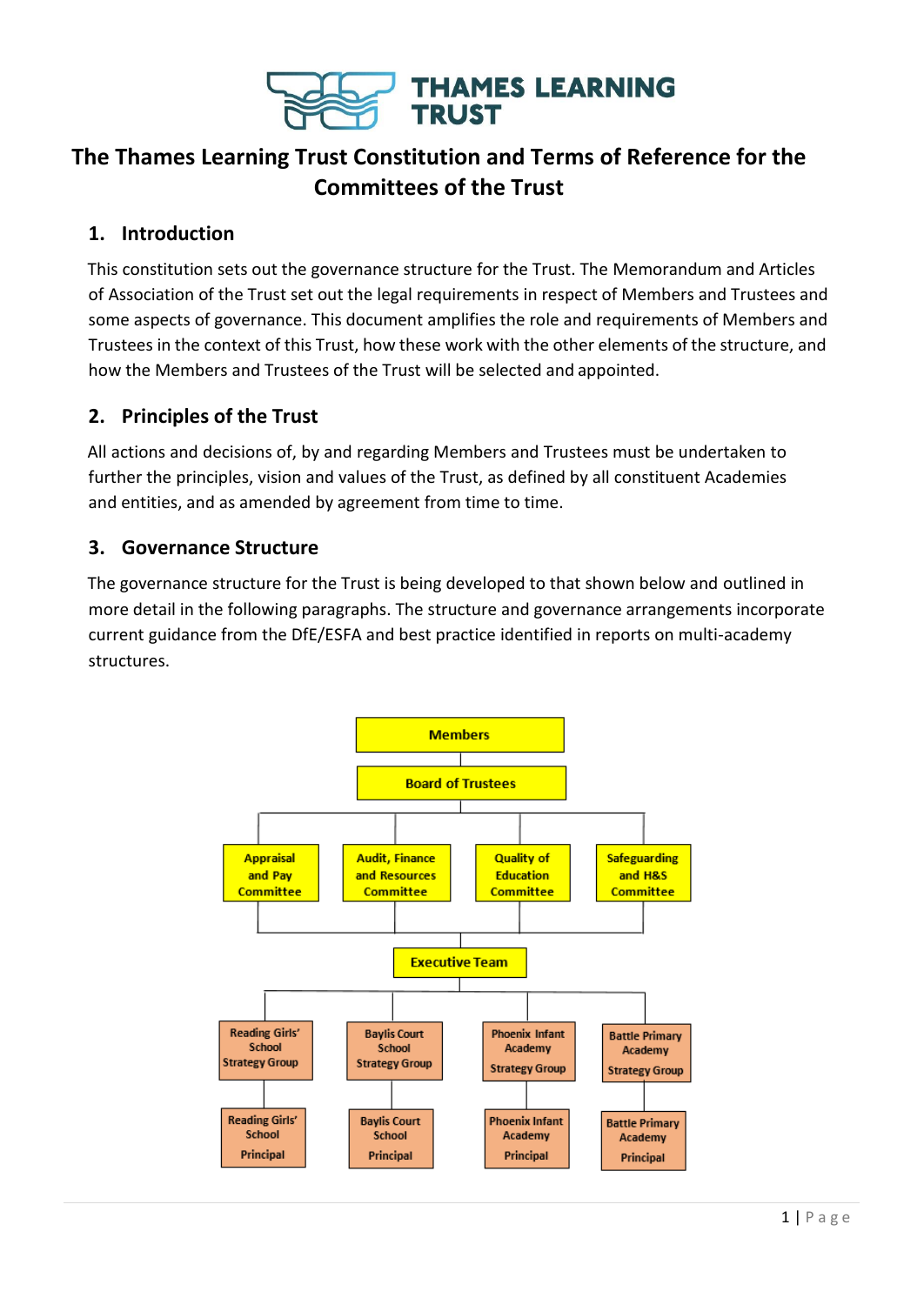The membership and responsibilities of the Board and committees is set out in the paragraphs that follow.

# **4. Roles, responsibilities and appointment processes**

# **4.1 Members**

Members monitor the work of the Trust Board to ensure that it is upholding the vision and values of the Trust.

In order to do every Member must:

- Understand and support the vision and values of the Trust;
- Understand the role that the Trust Board has in the effective operation of the Trust and all its Academies and constituent entities;
- Have sufficient experience of governance, accountability and/or education to assess the effectiveness of the Trust Board in at least one of these aspects (and all three between all Members);
- Consider the effectiveness of the Board on behalf of the Academy communities, the field of education, local employers/businesses, every student, and government requirements (and all five between all members);
- Conduct themselves and their role as Members in line with the vision and values of the Trust, and in accordance with the seven principles of public life.

### **4.1.1 Duties of Members**

The specific duties of Members are, where appropriate to achieve the above objectives, to:

- amend the articles of association subject to any restrictions in the articles, the funding agreement, company, charity or other law;
- appoint new members or remove existing members;
- appoint and remove trustees in certain circumstances;
- by special resolution, issue direction to the trustees to take a specific action;
- appoint the trust's auditors and receive the trust's audited annual accounts (subject to the Companies Act);
- change the name of the company and, ultimately if necessary, wind up the academy trust.

In order to fulfil these duties, Members are expected to:

- Review Trust Board proceedings and attend at least one Trust Board meeting each year to review and assess the Board effectiveness;
- Undertake activities to understand the challenges and achievements of all parts ofthe Trust – Academy Trust Board, Academies, and any other elements – in relation to their particular constituent perspective;
- Attend the AGM and additionally meet as Members without Trustees to review the work of the Trust Board formally each year.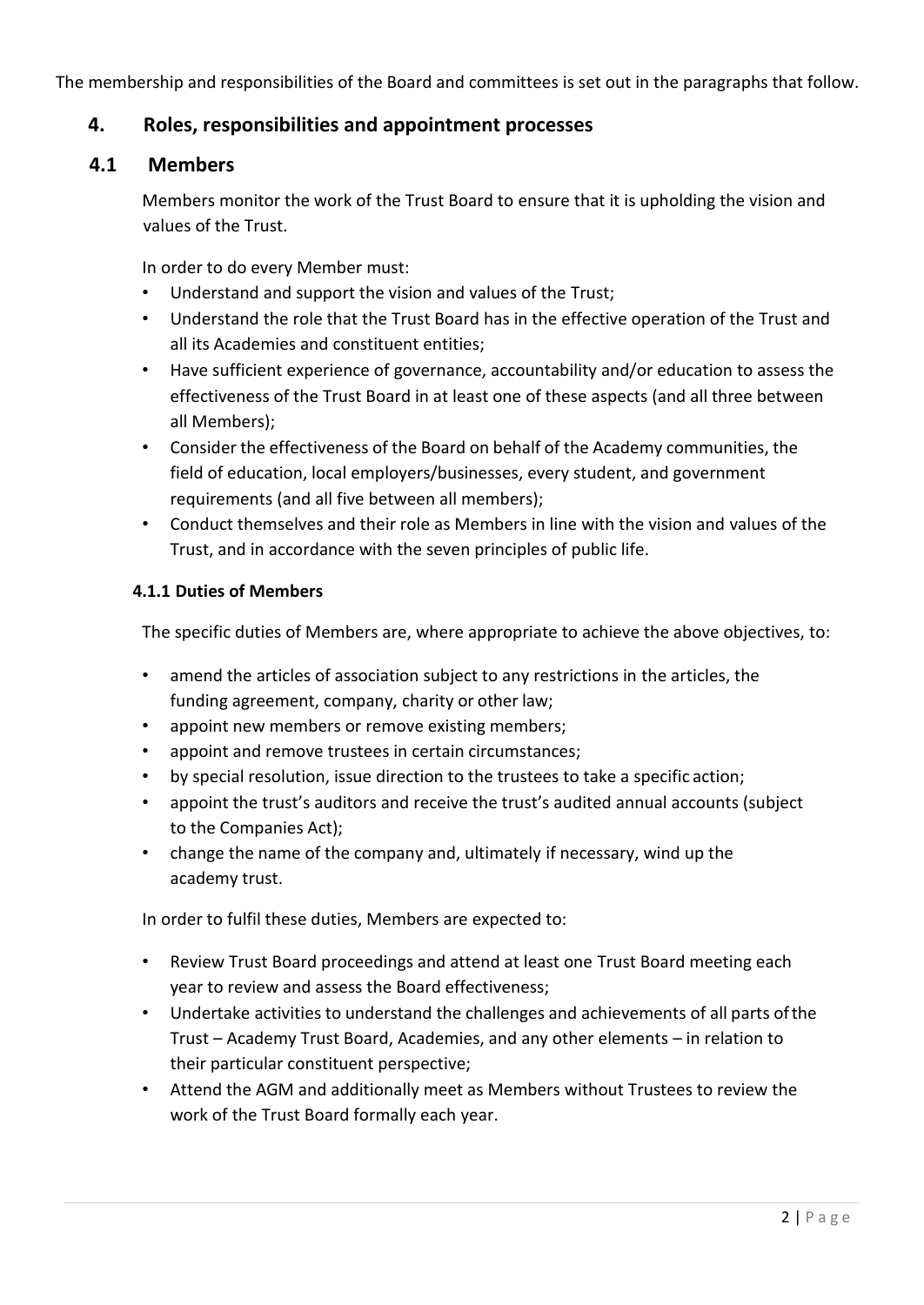### **4.1.2 Number of Members**

There will be five Members. At no time can the number of Members be fewer than three (article 12).

### **4.1.3 Appointment of Members**

When there is a vacancy or need to replace Members, the position will be advertised widely across the Trust's Academies and communities. The Members are appointed in a personal capacity and do not have a set term of office (there is no provision for this within the Model Articles set by the DfE).

Interested candidates will be sent information about the strategy, vision, values and work of the Trust, and the role and duties of Members (as set out above). They will be asked to apply with a CV and covering letter setting out how their experience, knowledge and skills meet these requirements.

Applications will be reviewed by a panel comprised of the existing Members, the Chair of the Board and the Chief Executive Officer.

Candidates may be shortlisted, and then will be invited to interview.

The interview will be held by the same panel as that for shortlisting.

### **4.2 Trustees**

#### **4.2.1 Role of Trustees**

Trustees are responsible for the strategic oversight, administration and management of the Trust and all its Academies and entities to develop and achieve the Trust's vision, and to take reasonable steps to ensure compliance with government and EFA requirements, company law and charity law.

The DfE defines their role as:

- ensuring clarity of vision, ethos and strategic direction;
- holding executive leaders to account for the educational performance of the organisation and its pupils;
- the performance management of staff overseeing;
- ensuring effective financial performance.

Trustees are also governed by Charity law. Paragraph 6.2.5 of the Governance Handbook says academy trustees must comply with the following duties under charity law:

- Ensure the charity is carrying out its purposes for the public benefit;
- Comply with the charity's governing document and the law;
- Act in the charity's best interests;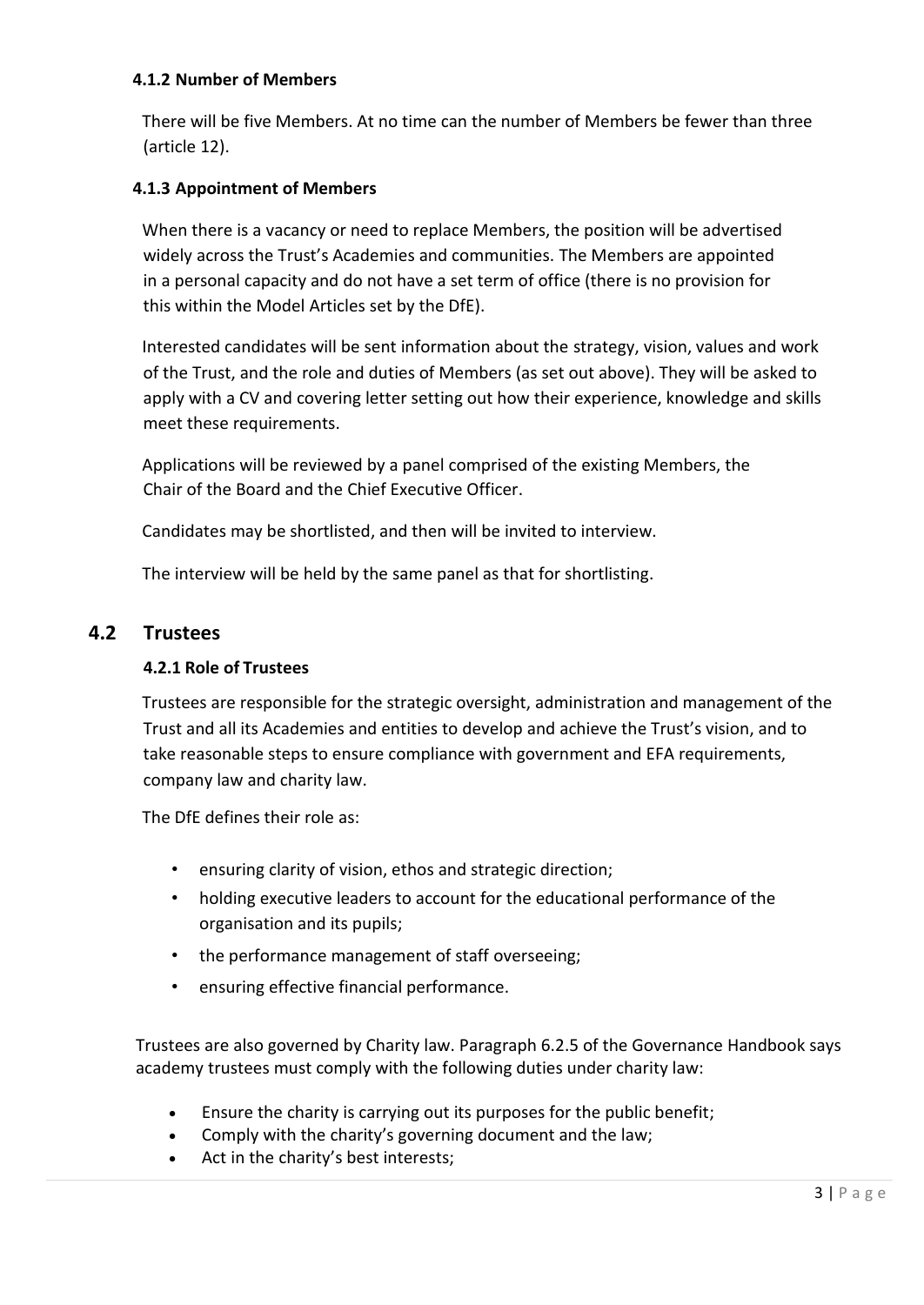- Manage the charity's resources responsibly;
- Act with reasonable care and skill;
- Ensure the charity is accountable.

They should exercise their responsibilities through setting the vision, strategy and where appropriate, policies for the Trust, ensuring strong and effective governance, entering into contractual relationships with third parties, and exercising powers of intervention if required. They have legal obligations through the Articles and Memorandum of Association of the Trust, and also under company law as directors and under charity law as trustees, for the proper conduct of the business of the Trust.

In order to do this, the experience, knowledge and skills of the Trustees overall:

a) must encompass:

- Education experience with performance and monitoring/tracking data, staff development;
- Finance experience of budget setting, management, and financial reporting in a complex multi-organisational setting;
- Governance experience of governance in an Academy or as a director in a charity or commercial organisation;
- Strategic management experience of organisational strategic management and development;
- Legal and Risk experience of legal and risk issues facing Academies and/or charities.

b) should encompass:

- Premises experience of premises management and short/long term maintenance management;
- Recruitment/HR experience in staff recruitment, development and management;
- Marketing marketing and/or media/communications experience across diverse stakeholder groups.

#### **4.2.2 Duties of Trustees**

The specific duties of Trustees are to use reasonable skills and care to:

- Establish and regularly review the vision and strategy of the Trust in consultation with all constituent Academies and entities;
- Shall agree the Terms of Reference for any sub-committees and oversee their effectiveness
- Ensure the quality of education provision and oversee standards and outcomes across the Trust, including:
	- Overseeing the implementation of the Strategic Plan.
	- Challenging and monitoring the performance of the individual academies;
	- Overseeing key performance data on a Trust and individual academybasis;
	- Performance management of the Chief Executive Officer.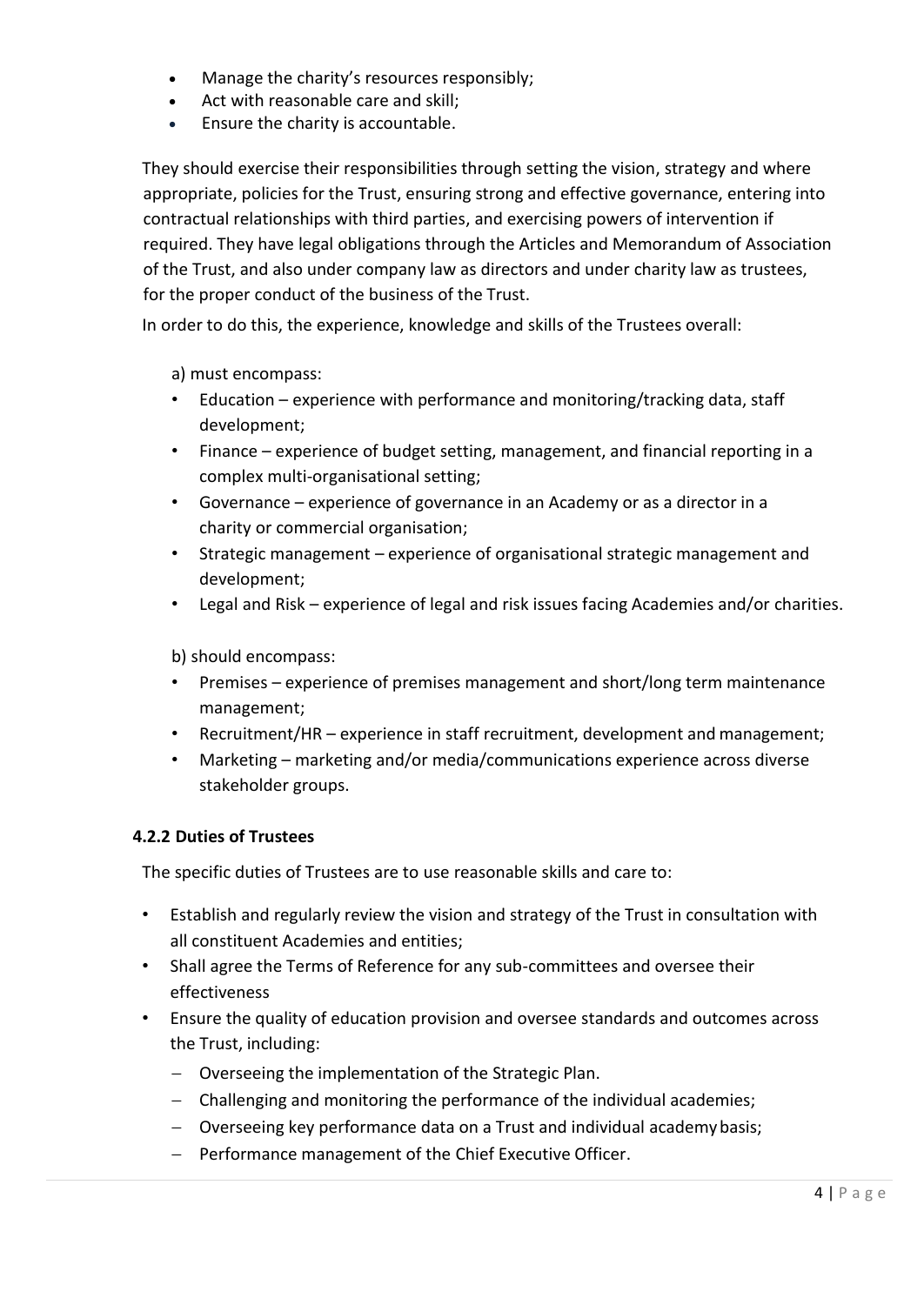- Oversee the Trust's finance and property, including:
	- $-$  Establishing a funding model for use across the Trust;
	- Agreeing each academy's budget;
	- Ensuring compliance with the Academies Financial Handbook;
	- Overseeing the finances of each academy in the Trust;
	- Establishing processes for the local management and maintenance of assets and appropriate registers.
- Ensuring Academies manage risk appropriately, to maximise their ability to deliver on their objectives, to make sound decisions, safeguard student and employee wellbeing and contribute to meeting the Government expectations for accountable and responsible use of public finances and resources;
- Ensuring all statutory policies are in place;
- Exercise reasonable skill and care in carrying out their duties;
- Complete an annual self-assessment of the Board's performance in fulfilling its duties;
- Ensure that the Trust complies with charity and company law;
- Establish Admission arrangements for each Academy in the Trust;
- To operate the Trust in accordance with the Funding Agreement that has been signed with the Secretary of State.
- To ensure that the Trust has a risk register in place and that they are actively monitored and maintained
- To review the Trusts top risks and any 'emerging risks, and be satisfied that appropriate controls are in place
- Receive a report from the Trust's Data Protection Officer
- To monitor progress of the Trust's Strategic Plan: To expand provision for recruitment, training and development such that we maintain an expert workforce; - To develop and grow our Trust; - To build effective partnerships with the communities in which we operate.

### **4.2.3 Number of Trustees**

There will be up to eighteen Trustees. Fifteen will be appointed under this constitution and one will be ex officio the Chief Executive Officer of the Trust. Two Trustees will be elected Parent Trustees of children from Academies within the Trust. At no time can the number of Trustees be fewer than three.

### **4.2.4 Appointment of Trustees**

When there is a vacancy or need to replace Trustees, the position shall be advertised widely across the Trust's academies and communities. If there is a particular skills gap on the Board of Trustees, this will be made clear in the advertisement and subsequent materials.

'Academy Ambassadors' services will be used to assist in the process of identifying possible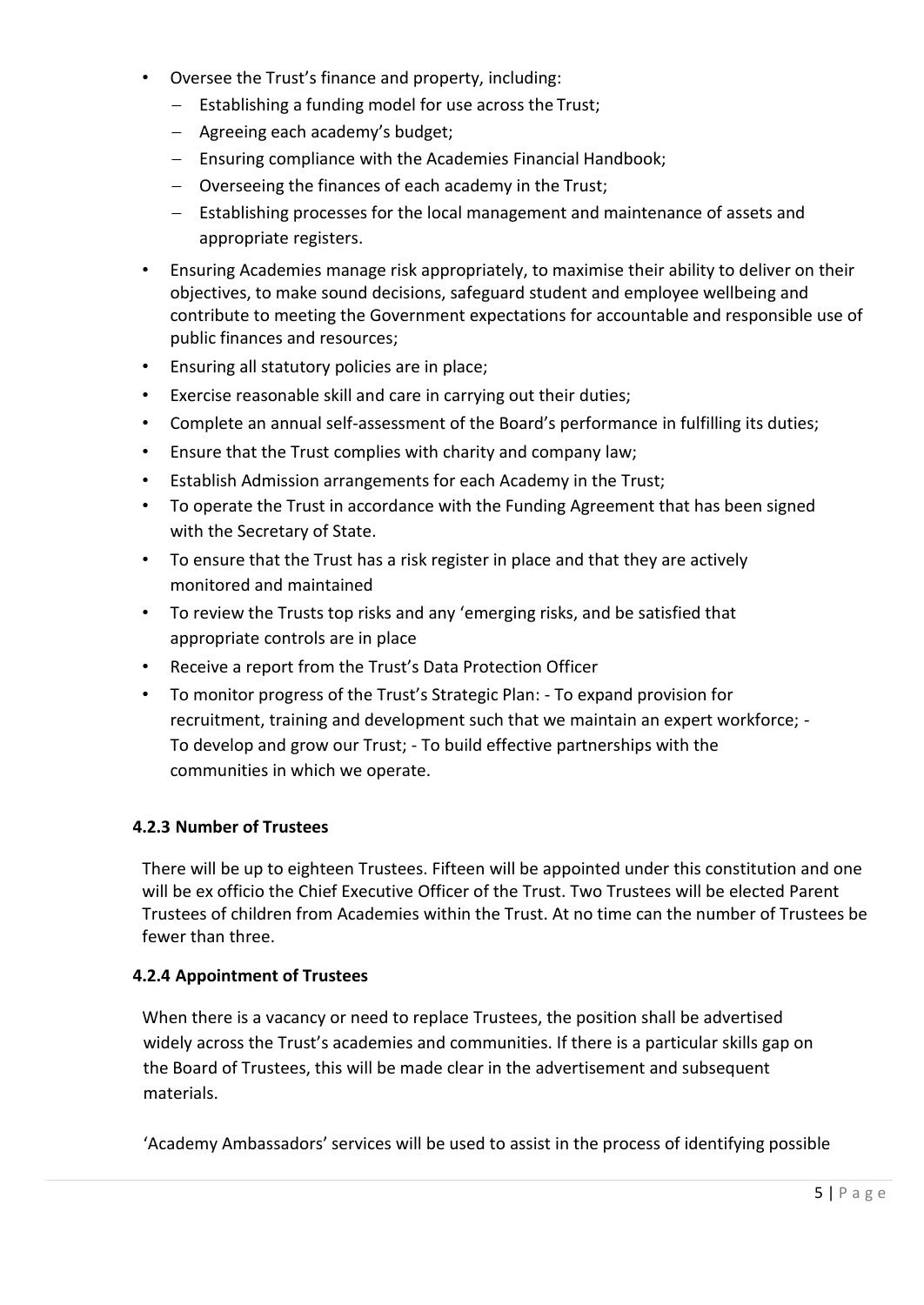### candidates.

Interested candidates shall be sent information about the work of the Trust, and the role and duties of Trustees (as set out above). They shall be asked to apply with a CV and covering letter setting out how their experience, knowledge and skills meet these requirements.

Applications shall be reviewed by a panel comprised of the Chair of the Trust Board, three Members, and the Chief Executive Officer.

Candidates may be shortlisted, and then will be invited to interview. The interview shall be held by the same panel as that for shortlisting.

If during the process it is not possible to have 3 Members on an interview panel the panel will make a recommendation to Members who will decide whether to appoint those recommended Trustees. It is the Members' prerogative to ask that the process be restarted if they are not satisfied with the recommendation.

### **4.2.5 Chair of Trustees**

• The Chair and Vice Chair shall be elected each year by the Trustees (article 82).

### **4.2.6 Terms of office of Trustees**

• The terms of office for Trustees is four years with no stated limit on the number of times they could be re-elected (article 64), although in practice Trustees would usually be expected to serve no more than two terms to allow for periodic refreshment of skills and experience in the Trust Board.

#### **4.2.7 Delegation of powers**

• The Trust Board establishes the governance structures for the Trust and individual academies and may delegate its powers and functions to committees. This may be done through a defined Scheme of Delegation.

#### **4.2.8 Frequency of Meetings**

• Three times a year

#### **4.2.9 Quorum**

• 50% of the Board membership rounded up to the nearest whole

# **4.3 Audit, Finance and Resources Committee**

This committee provides detailed review and monitoring of the finances, risk management and Internal Scrutiny of the Trust, and oversees the policy framework for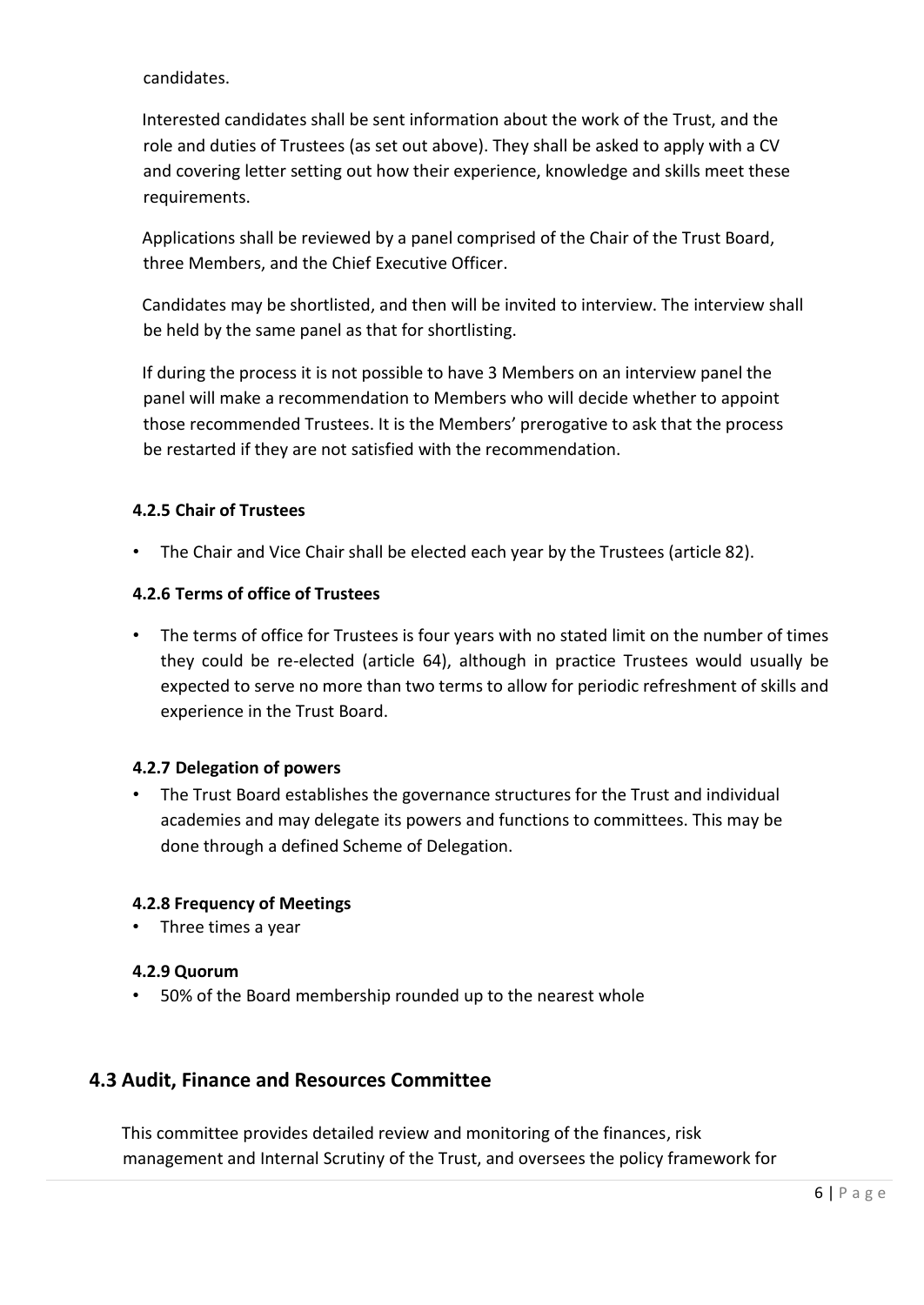the staffing, premises and equipment of all the Academies.

# **4.3.1 Membership**

- A minimum of three and a maximum of five Trustees (appointed by the Board of Trustees)
- Chief Executive Officer
- The Trust Board may appoint a Chair that is not a Trustee having been satisfied that the person has financial experience and is capable of fulfilling the role
- Finance Director (Non–voting)

# **4.3.2 Responsibilities**

### **Financial**

- Scrutiny of budget plans for endorsement by the Trust Board;
- Regular monitoring of income and expenditure against budget plans, with analysis of variances; seeking value for money and ensuring resources are applied appropriately; monitoring and reviewing expenditure regularly; maintaining proper accounting records and preparing expenditure and balance sheets; notifying the Trust of any significant changes to fixed assets used by the Academies; supporting the Trust Board in relation to the annual budgetary process; observing proper levels of delegation.
- Monitoring of progress of significant capital projects;
- Recommendation and review of the effectiveness and value for money of business systems used by all Academies.
- To review the Trust's internal and external financial statements and reports to ensure that they reflect best practice, the Academies Financial Handbook and other relevant regulations;
- To monitor the integrity of the financial statements of the Trust and any formal announcements relating to the Trust's financial performance;
- To recommend the Trust's financial procedures to the Trust Board
- To keep a watching brief over the quality of the Trust's premises and recommend capital projects to the Trust Board and if appropriate apply for capital grants.
- To consider any other matters where requested to do so by the Trust Board; and
- To monitor progress of the Trust's Strategic Plan: To build a financially viable, efficient, risk aware and sustainable Trust for the future.
- Ensure that adequate insurance cover in compliance with the Trust's legal obligations are covered. Unless otherwise agreed this will be arranged via the DfE's Risk Protection Arrangement (RPA)

# **External Audit**

- To discuss with the external auditor, the findings of the annual audit once completed.
- To take note and action any recommendations from the external auditor in their annual Audit Findings Report;
- To recommend to the Board the adoption of the annual Trust Report and the audited accounts;
- To make recommendations to the Members and the Trust Board in relation to the appointment, reappointment, remuneration or and removal of the external auditor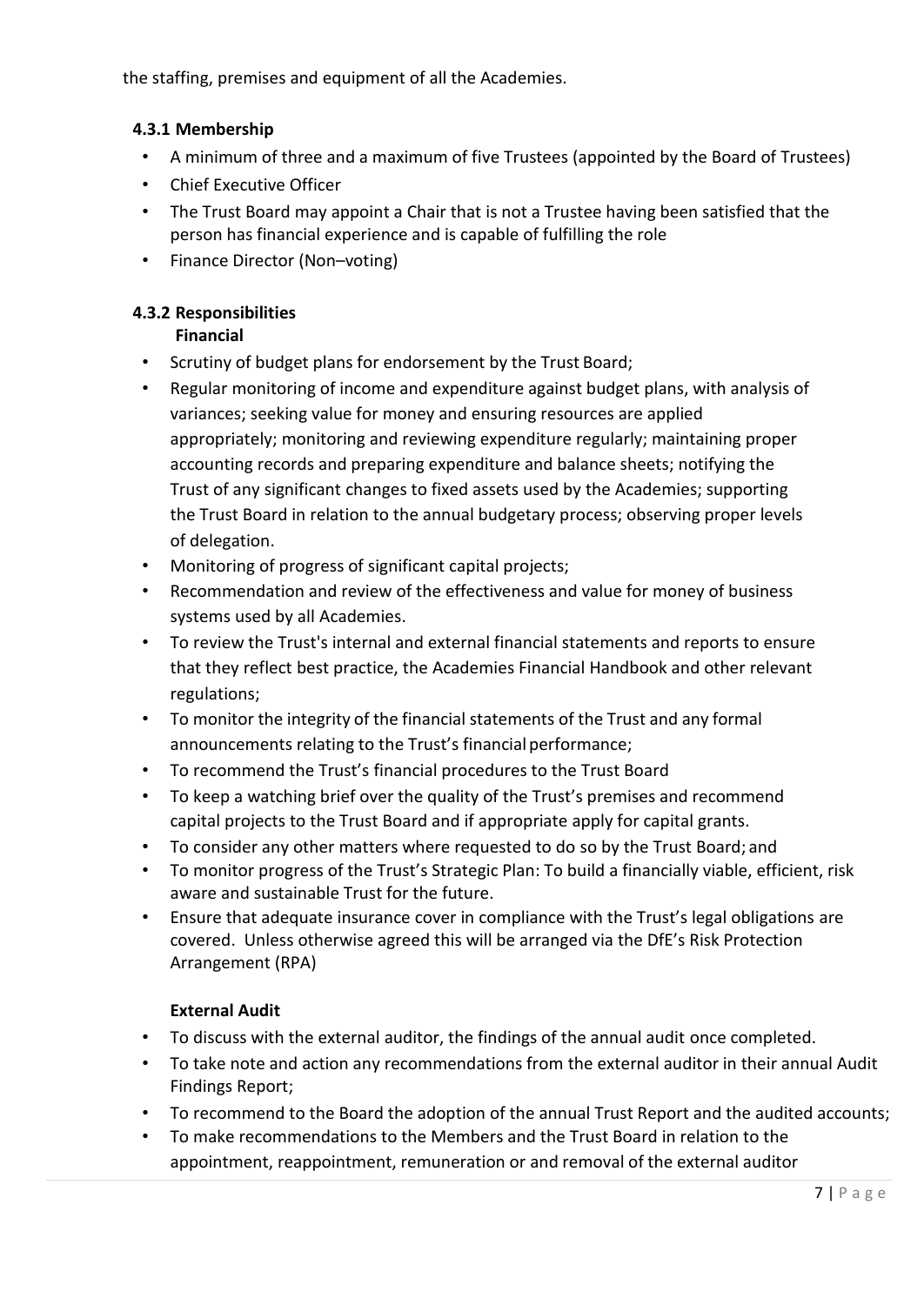and internal auditor

### **Internal Scrutiny**

Internal Scrutiny **must** focus on: -

- 1. Evaluating the suitability of, and level of compliance with, financial and non-financial controls. This includes assessing whether procedures are designed effectively and efficiently, and checking whether agreed procedures have been followed
- **2.** Offering advice and insight to the Board on how to address weaknesses in financial and nonfinancial controls, acting as a catalyst for improvement, but without diluting management's responsibility for day to day running of the Trust ensuring all categories of risk are being adequately identified, reported and managed

These duties will be carried out by: -

- The Board has agreed that Internal Scrutiny will be provided by an external organisation. This committee will make recommendations to the Members and the Trust Board in relation to the appointment, reappointment, remuneration or and removal of the internal auditorafter following a process of assessing three appropriate providers and after following the instructions contained in the latest edition of the Academies Financial Handbook
- The Internal Scrutiny check list will be driven and agreed by this committee (which will include financial and non-financial items) to ensure that risks are being addressed appropriately.
- The appointed internal auditor will report directly to this committee and this committee will in turn provide assurance to the Board
- To consider all reports received through the Internal Scrutiny process, and review the effectiveness of the Trust's internal controlsystem
- To monitor the implementation of action to address adverse control findings by Internal Scrutiny process
- An annual summary of the areas covered by Internal Scrutiny
- The findings of Internal Scrutiny **must** be made available to all Trustees

#### **Risk**

In relation to Risk Management:

- Ensure the Trust is complying with the overall requirements for internal scrutiny and Risk Management, as specified in the Academies Financial Handbook
- Agree the annual programme of risk-based internal scrutiny covering all of the Trusts Principal Risks set out in the Risk Management Policy.
- Oversee the annual assessment of the Trust's full Risk Register ahead of it being reviewed by the Trustees
- At each meeting, receive a report on progress against the agreed internal scrutiny plan
- Recommend any changes to the Trust's Risk Management Policy to the Trust Board
- Educational risks will be reviewed by the Quality of Education Committee
- Health and Safety and Safeguarding risks will be reviewed by the Health and Safety and Safeguarding Committee
- Recommend to the Board approval of a Trust wide Risk Register
- Review the ratings on the Risk Register at appropriate times of the year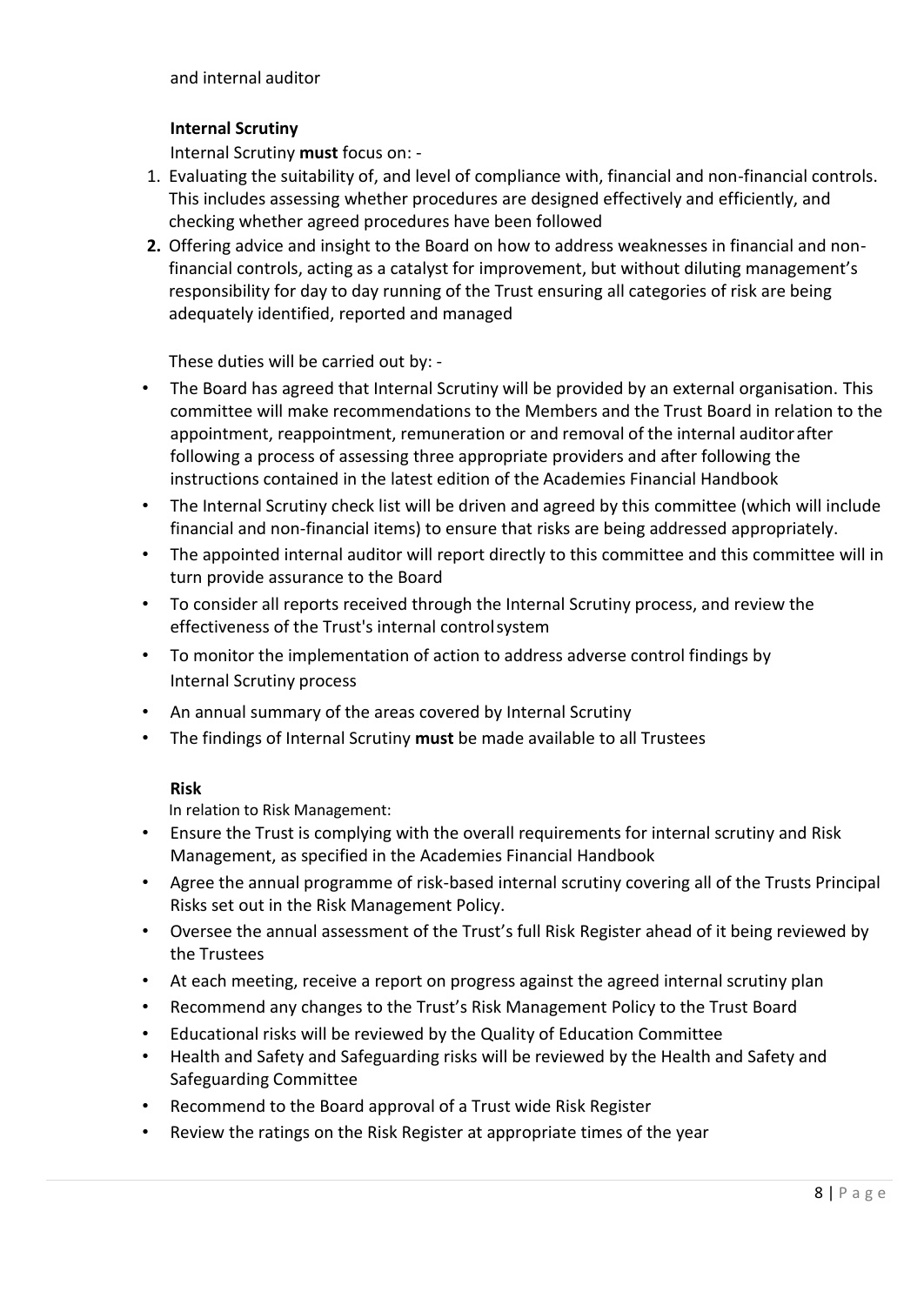### **4.3.3 Frequency of Meetings**

• Three times a year (+1 extra ordinary meeting to recommend the budget to the Board).

### **4.3.4 Quorum**

• 50% of the committee membership (excluding the CEO) rounded up to the nearest whole

# **4.4 Appraisal and Pay Committee**

This committee has full delegated powers from the Board, to carry out the following responsibilities.

#### **4.4.1 Membership**

- A minimum of three and a maximum of five Trustees (appointed by the Board of Trustees)
- The Chair of the Board will chair this committee
- The Chief Executive Officer is an advisor to this committee as he/she is to be held to account for decisions made on appraisal and pay decisions. He/she will also be subject, via this committee, to their own appraisal and pay
- The Trust Board may appoint a Chair that is not a Trustee having been satisfied that the person has financial experience and is capable of fulfilling the role

#### **4.4.2 Responsibilities**

- Performance management of Chief Executive Officer
- Approval of pay increases for Executive Team
- Oversee pay reviews of all staff below the Chief Executive Officer
- Approval of pay policy and review its implementation in practice

#### **4.4.3 Frequency of meetings**

• Four times each year.

#### **4.4.4 External Advisor**

• The Committee shall decide whether to avail themselves of the advice of an external advisor after consultation with the Chief Executive Officer.

# **4.5 Quality of Education Committee**

The purpose of this committee is to monitor and challenge the Chief Executive Officer in relation to the curriculum, standards and quality of educational provision within all Academies.

#### **4.5.1 Membership**

- A minimum of five and maximum of six trustees (appointed by the Board of Trustees) and to include as Chair a competent educationalist
- The Trust Board may appoint a Chair that is not a Trustee having been satisfied that the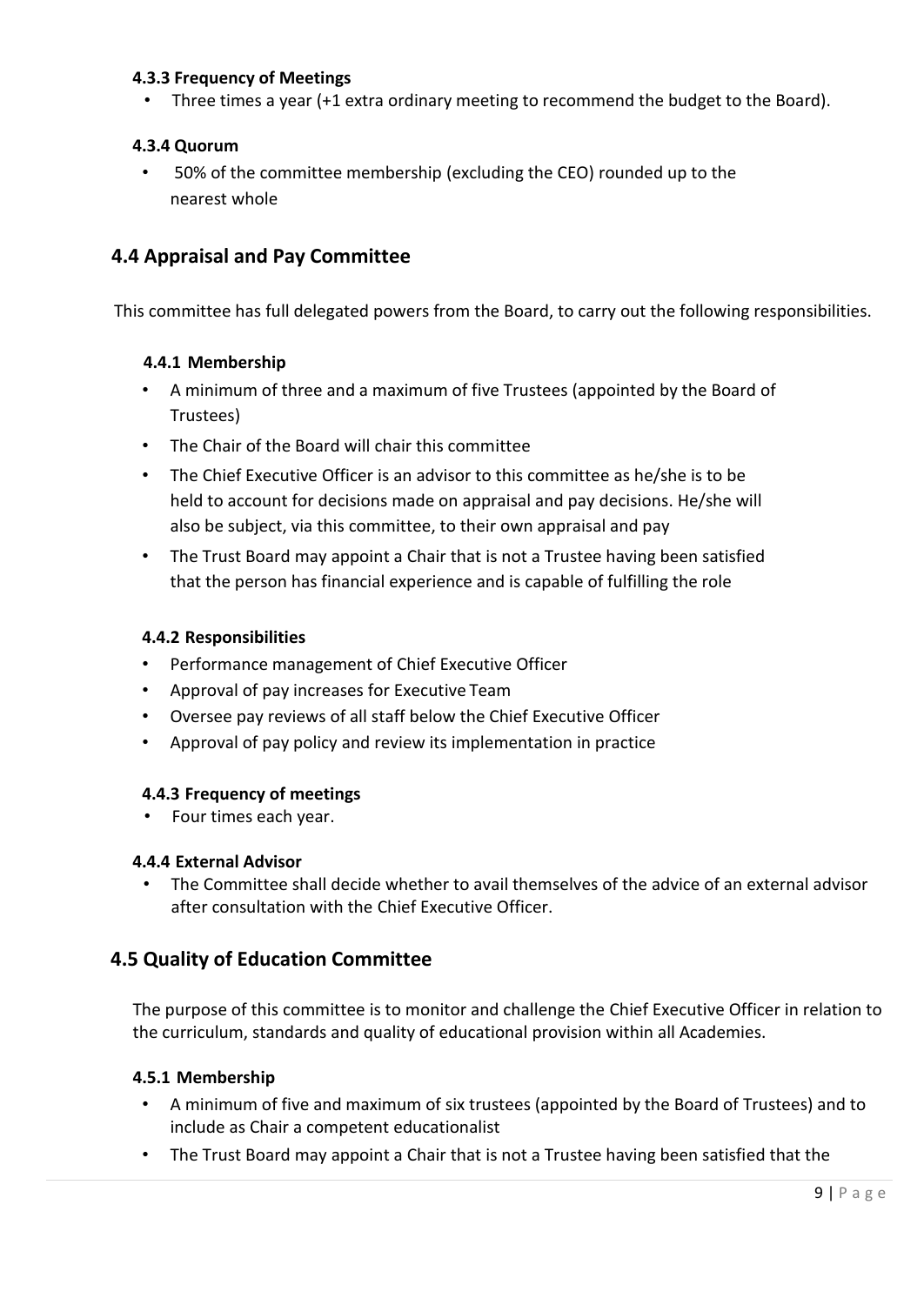person has educational experience and is capable of fulfilling the role

• The Chief Executive Officer

#### **4.5.2 Responsibilities**

- To scrutinise performance data and challenge the Chief Executive Officer on performance;
- To review each academy's Pupil Premium Statement and impact report is fit for purpose;
- Review findings of external reviews;
- To meet with Ofsted inspectors as part of an Academy inspection;
- Review effectiveness of curriculum offered by each academy;
- Review Principal's reports (x 3 each year);
- Review each Academy's Sport and PE Premium Statement;
- Ensure that Teaching and Learning is being monitored through Teaching and Learning reports from each Academy;
- Review the quality of the Special Educational Need report for each academy.
- Ensure at least one person from this committee attends Strategy Meetings at individual academies/schools;
- Review Statutory policies that are linked to the Quality of Education;
- Contribute towards the review, revision and monitoring of all Academy Improvement Plans;
- To ensure that the requirements of children with special needs and disabilities are met, as laid out in the Code of Practice.
- To monitor progress of the Trust's Strategic Plan: To increase further the quality of provision in all Trust academies.

#### **4.5.3 Frequency of Meetings**

• Three times a year

#### **4.5.4 Quorum**

• 50% of the committee membership rounded up to the nearest whole

# **4.6 Safeguarding and Health and Safety Committee**

#### **4.6.1 Membership**

- A minimum of three and a maximum of six Trustees (appointed by the Board of Trustees).
- The Chief Executive Officer
- The Trust Board may appoint a Chair that is not a Trustee having been satisfied that the person has Safeguarding/Health and Safety experience and is capable of fulfilling the role

#### **4.6.2 Responsibilities**

- To monitor RIDDOR and frequency of serious accidents;
- To review annual safeguarding audit for each Academy;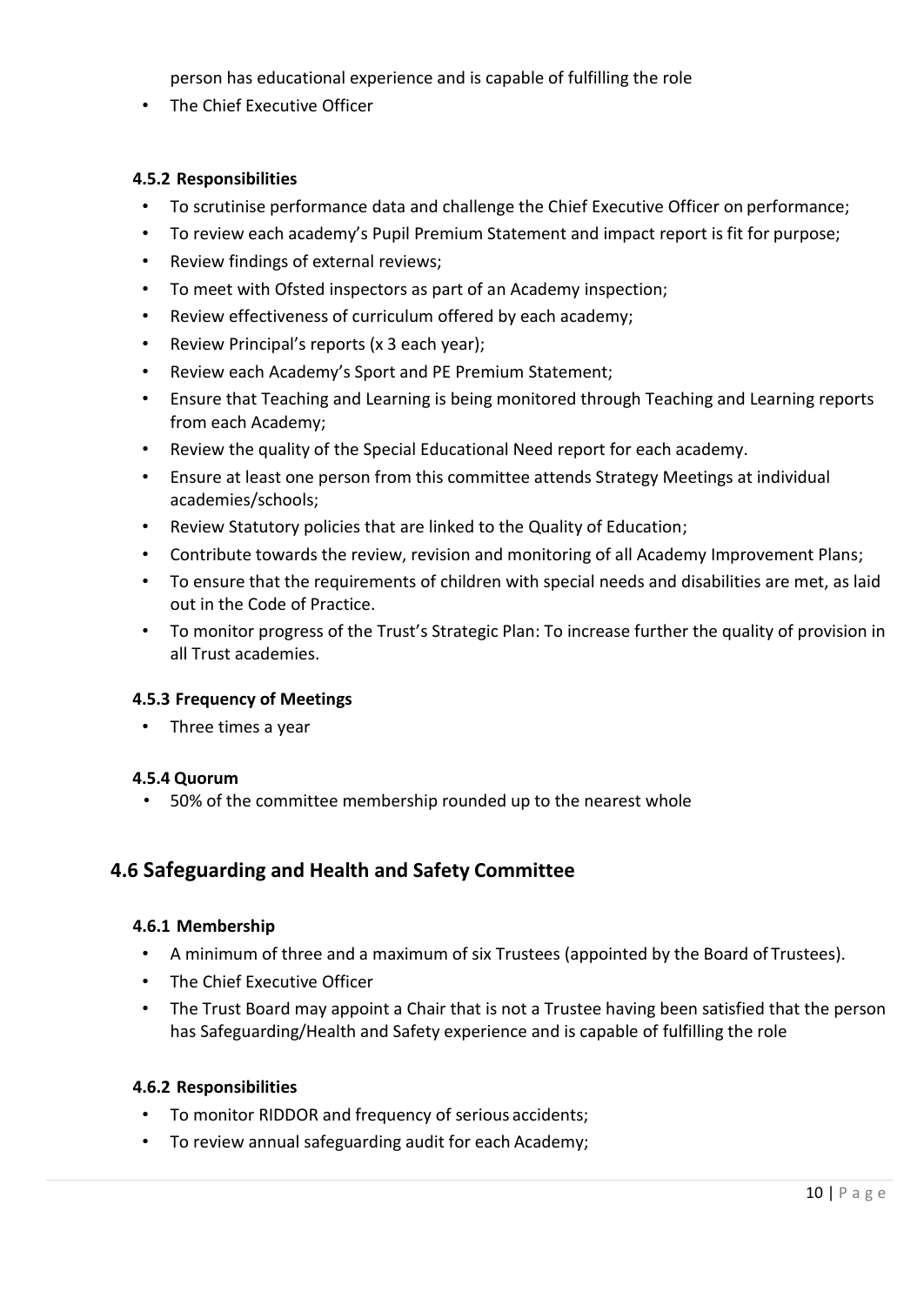- To review annual health and safety audit for each Academy;
- To review progress against health and safety action plan as a result of health and safety audit;
- To convene a committee to review permanent exclusion of a pupil;
- Approve Trust Child Protection Policy;
- Approve Trust Supporting Pupils with Medical Needs Policy;
- To review annual staff and student well-being report;
- To receive confirmation of termly Single Central Record checks by Chief Executive Officer (x3 for each Academy).
- To oversee arrangements for educational visits, including the appointment of a named coordinator within each Academy.

#### **4.6.3 Frequency of Meetings**

• Three times a year.

### **4.6.4 Quorum**

• 50% of the committee membership rounded up to the nearest whole

# **4.7 Chief Executive Officer**

### **4.7.1 Role of the Chief Executive Officer**

The Chief Executive Officer is the 'system leader' who is accountable for the outcomes of the group of schools whilst having an overview of: the national system of education, the internal organisation, management and control of the Academies (including the implementation of all policies approved by Trustees), quality of governance, and the direction of the teaching and curriculum in every Academy. The Chief Executive Officer enables each Academy leadership team to focus on teaching, learning and pupil progress in their Academy, while working collaboratively with an experienced system leader.

### **4.7.2 Duties of the Chief Executive Officer**

Specific responsibilities are to:

- Implement the Trust's Strategic Plan
- Lead strategic Academy improvement of Academies in the Trust and Principals, and chairing the Education Board;
- Put in place with Principals and oversee processes for Academy improvement and a drive for excellence in every Academy;
- Support and challenge the work of committees ensuring highly quality and impactful governance;
- Appoint Academy Principals;
- Performance management of each Principal;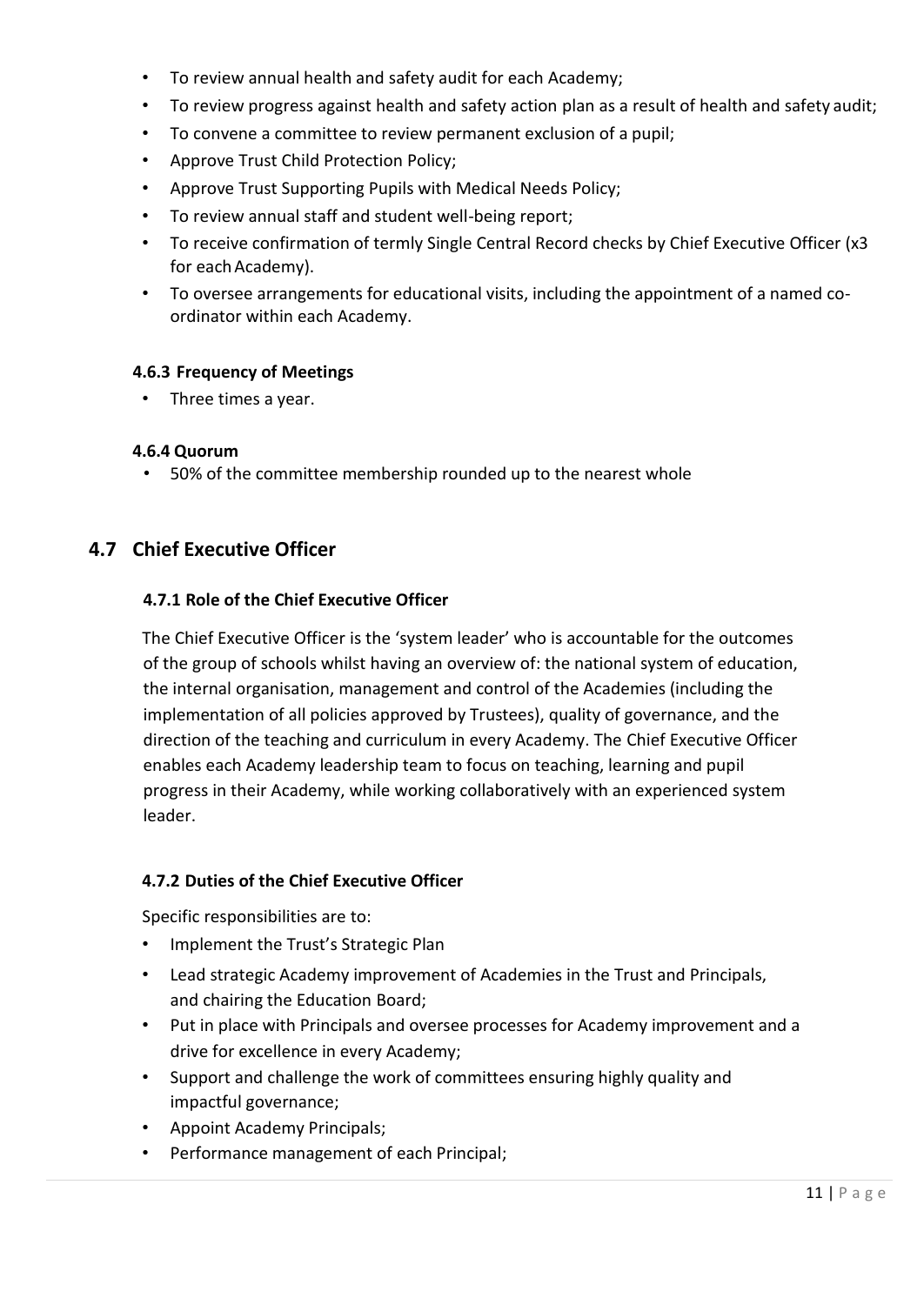- Establish and oversee processes for the professional development of all staff and the retention of excellent teachers and Academy leaders;
- Grow 'future leaders' through modelling, coaching, and involving them in higher level strategic planning and shared leadership;
- Seek opportunities for growth of the Trust;
- Fulfil the role of Accounting Officer for the Trust;
- To ensure all statutory requirements for reporting and publishing are met and that each Academy's website is fully compliant;
- Fulfil the Job Description.

# **4.7.3 Executive Team**

• The Chief Executive Officer leads the Trust Executive Team, who are responsible for core Trust functions of performance monitoring and managing centrally-provided support services. These core functions are funded from an appropriate contribution from the approved budget of each Academy. The Executive Team consists of the Chief Executive Officer and the Director of Finance.

# **4.7.4 Appointment of the Chief Executive Officer**

• The Chief Executive Officer is appointed by the Board of Trustees.

# **4.8 Finance Director**

### **4.8.1 Role of the Finance Director**

- To provide effective and efficient management of Trust's finances, providing strategic and financial guidance to ensure that the Trusts financial commitments are met.
- Developing all necessary policies and procedures to ensure the sound financial management and control of the Trust Business.

### **4.8.2 Duties of the Finance Director**

- To work with the Chief Executive Officer in the growth of the MAT to a level that supports financial efficiency and security whilst ensuring the trust maintains the values and ethos that developed the trust in the beginning (supporting Academies to be the best they can for their children and young people whilst maintaining their own identity, autonomy and independence);
- To be responsible for the preparation of annual budgets, management accounts and statutory accounts, their presentation to Trustees, and all necessary government and company returns;
- Ensuring that all financial procedures, tenders and processes are operated in accordance with the Trust's Schedule of Financial Delegation, finance manual and the Academies Financial Handbook as published by the DfE;
- Oversee the preparation of all statutory accounts and DfE returns, ensuring that all filing deadlines are met;
- To fulfil duties of the Director of Finance and deliver exceptional levels of leadership and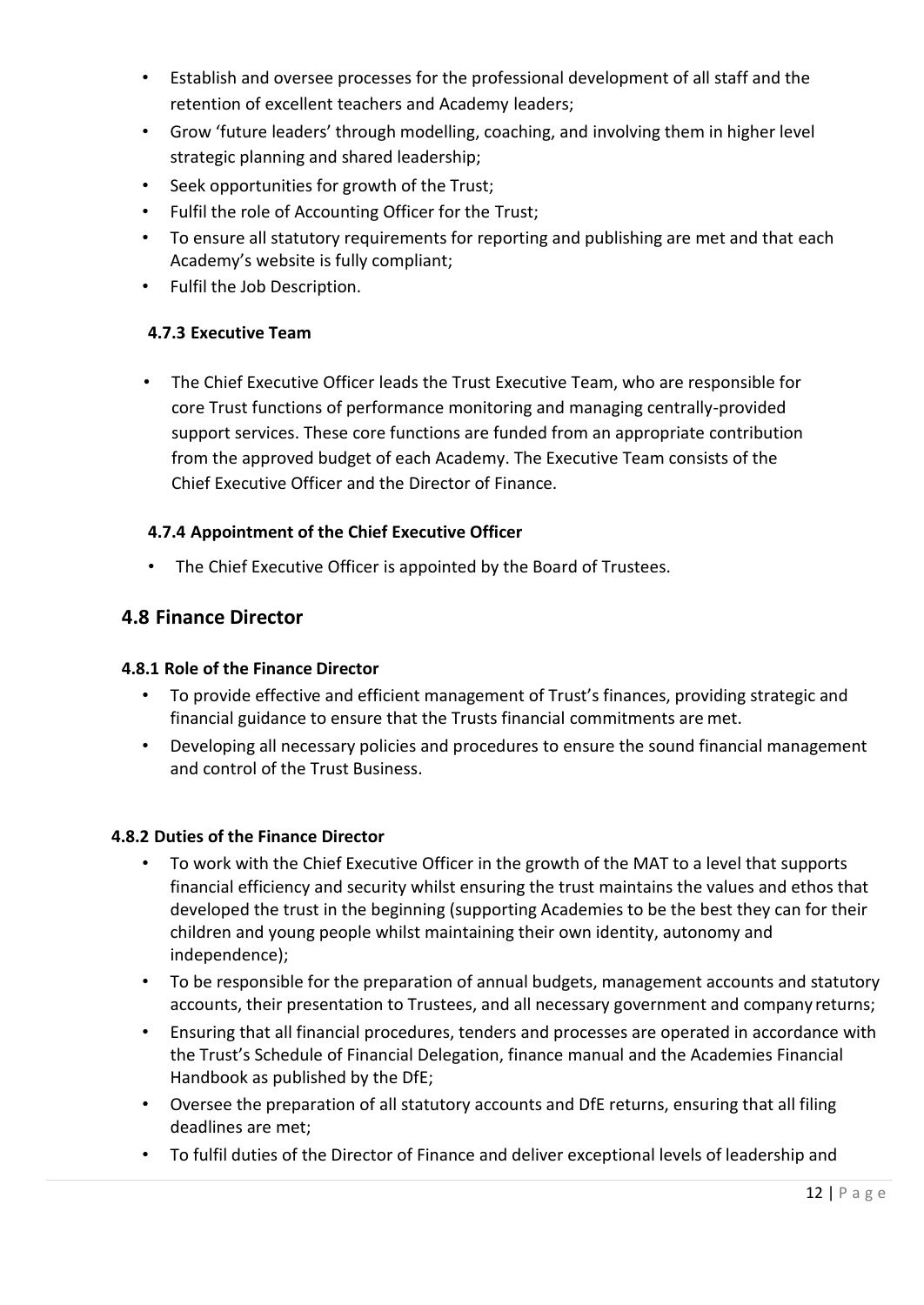management of all academy(s) resources;

- To lead any change process across Finance, ICT and Premises for staff and systems to maximise effectiveness and secure quality;
- To give a strategic vision and leadership to all aspects of Business, Budget and Finance;
- To develop, promote and communicate an effective health and safety culture across all Academies in the trust;
- Identify and lead on strategic projects, developing strands of funding including bidding where appropriate.

### **4.8.3 Appointment of the Finance Director**

• The Finance Director is appointed by the Chief Executive Officer in consultation with the Chair of the Board.

# **4.9 Education Board**

### **4.9.1 Membership (all ex officio)**

- Chief Executive Officer (Chair)
- Principal of each individual Academy

#### **4.9.2 Responsibilities**

- To drive improvement in achievement, attainment and performance of every academy;
- To identify and share excellent pedagogy and teaching practice;
- To identify and share curriculum developments that will enhance educational opportunities and performance for children in the Trust;
- To create opportunities for staff development to improve performance, achieve CPD and maximise the retention of excellent teachers;
- To conduct the educational aspects of due diligence for Academies applying to join the Trust and for Academies that the Trust may sponsor.

#### **4.8.3 Frequency of meetings**

• Three times each year

# **5 Conflicts of interest**

It is essential that the principles of public life, as determined by the Nolan Committee, are placed at the heart of the governance of the Trust and all its Academies. Conflicts of interest can arise in relation to business or pecuniary gain, personally or through a related party, and in the exercise of undue influence in decisions where a person has overlapping roles and interests.

The Trust sets out the duties of Members, Trustees and committee members in role descriptions and person specifications which incorporate the principles of public life. Appointees must receive information and training about their role as part of an induction process, especially for Members and Trustees with regard to their duties under company law and as charitable trustees.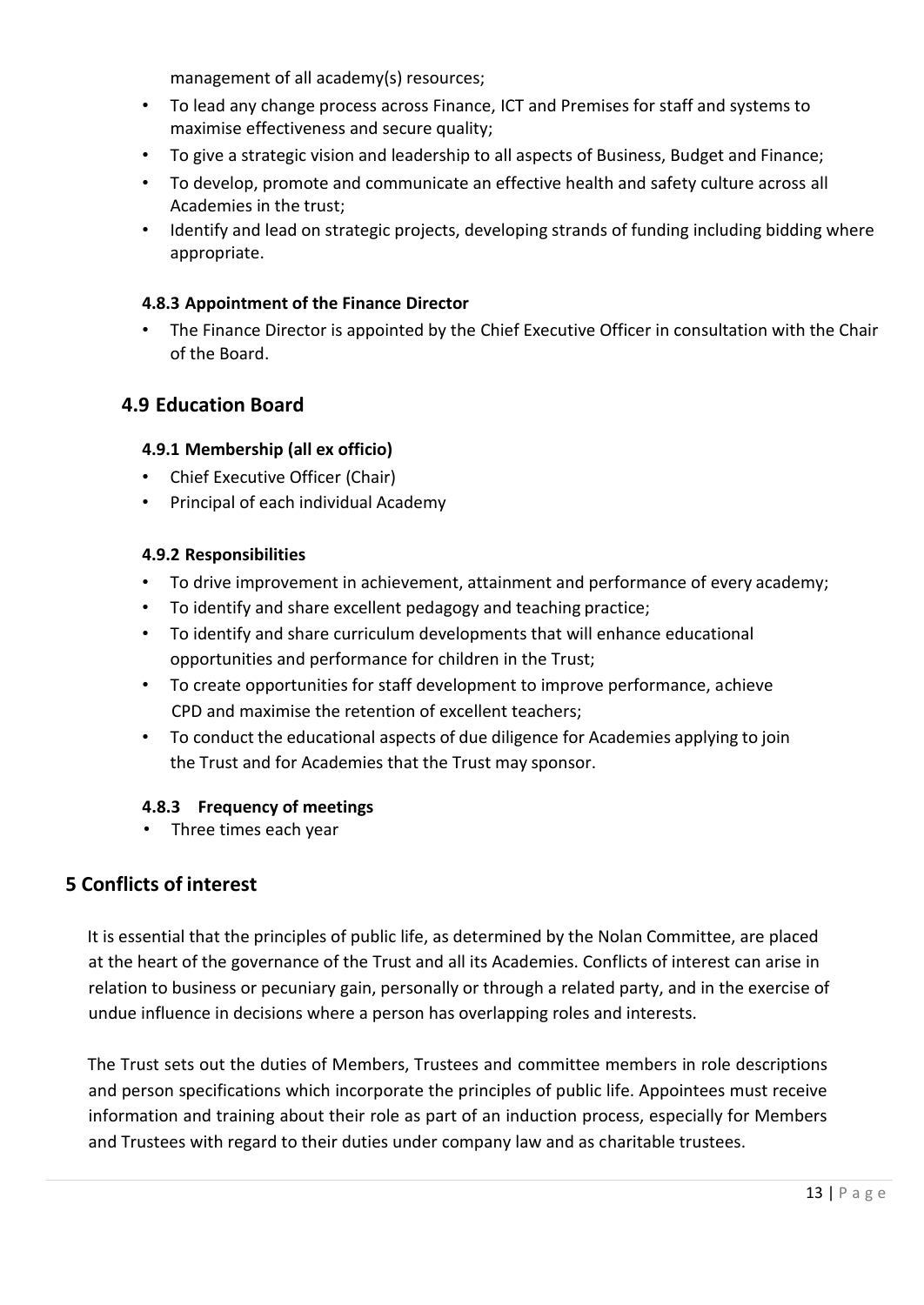The governance and accountability structures for the Trust seek to minimise overlapping membership across the Board and committees and set out clear responsibilities for each part of the structure.

Members, Trustees and senior leadership team members are required to maintain up to date declarations of their interests, which are held centrally. Every meeting of a Board or committee must begin with an item for those present to declare any interests in the business of the meeting that may conflict with their duty to act solely within the interests of the Trust.

There is a clear separation of people with non-executive functions and those with executive responsibility. The Trust's financial regulations and HR policies require open competition and set out clear levels of delegation and authority. The Audit, Finance and Resources Committee exercises a scrutiny role over the financial transactions of the Trust.

# **6 Securing independent challenge**

The objective and expectation of the Trust is for all its Academies to achieve 'Outstanding'. The Trust facilitates this by providing Academies with peer review and professional challenge through the Education Board structure. The Board of Trustees provides support and challenge for committees, to help them understand and measure Academy progress and performance.

The separation of roles between Members and Trustees provides a structure with clear accountabilities between each of these groups.

The keys to effective challenge are:

- An understanding of what excellent performance looks like, how it is measured and where an individual Academy needs to improve;
- An understanding of how Academies can improve at different levels of performance up to 'Good', from 'Good' to 'Outstanding', and beyond 'Outstanding';
- Relationships between people that are based on respect and mutual appreciation of respective roles.

These require training for everyone involved: in the process of support and challenge, and in how their roles interact. Members and Trustees will receive training from the Chief Executive Officer and Trust Chair as part of their induction into the role. The Board also receives regular up-dates and briefings on performance and measurement from the Chief Executive Officer and other staff in the Trust. Training will be sought from external sources of expertise as well as within the Trust.

On-going improvement requires constant, constructive questioning. The Trust seeks out best practice in this from external sources such as the, National Governance Association, Association of College and School Leaders, Teaching Schools Alliances, Education Endowment Foundation etc.